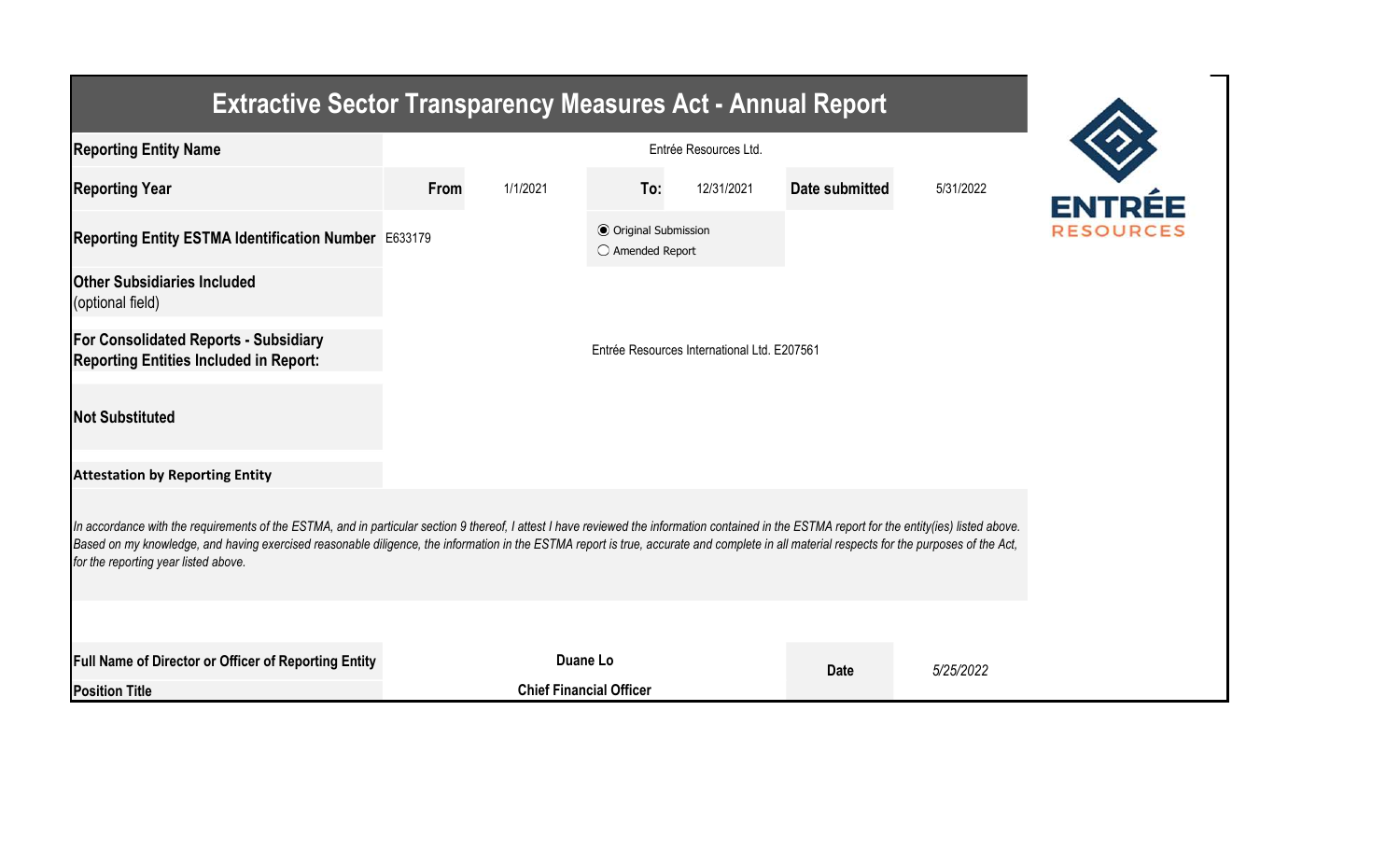| Extractive Sector Transparency Measures Act - Annual Report                                                                                                        |                                                                                                                                                              |                                                                                 |                                                                                        |            |         |                                |                |                  |                                               |                                      |                     |  |
|--------------------------------------------------------------------------------------------------------------------------------------------------------------------|--------------------------------------------------------------------------------------------------------------------------------------------------------------|---------------------------------------------------------------------------------|----------------------------------------------------------------------------------------|------------|---------|--------------------------------|----------------|------------------|-----------------------------------------------|--------------------------------------|---------------------|--|
| <b>Reporting Year</b><br><b>Reporting Entity Name</b><br><b>Reporting Entity ESTMA</b><br><b>Identification Number</b><br><b>Subsidiary Reporting Entities (if</b> | From:                                                                                                                                                        | 1/1/2021                                                                        | To:<br>Entrée Resources Ltd.<br>E633179<br>Entrée Resources International Ltd. E207561 | 12/31/2021 |         | Currency of the Report USD     |                |                  |                                               |                                      |                     |  |
| necessary)                                                                                                                                                         | <b>Payments by Payee</b>                                                                                                                                     |                                                                                 |                                                                                        |            |         |                                |                |                  |                                               |                                      |                     |  |
| Country                                                                                                                                                            | Payee Name <sup>1</sup>                                                                                                                                      | Departments, Agency, etc<br>within Payee that Received<br>Payments <sup>2</sup> | <b>Taxes</b>                                                                           | Royalties  | Fees    | <b>Production Entitlements</b> | <b>Bonuses</b> | <b>Dividends</b> | Infrastructure<br><b>Improvement Payments</b> | <b>Total Amount paid to</b><br>Payee | Notes <sup>34</sup> |  |
| Mongolia                                                                                                                                                           | Government of Mongolia                                                                                                                                       | Mineral Resources Authority of<br>Mongolia                                      |                                                                                        |            | 943,800 |                                |                |                  |                                               | 943,800                              | (1)                 |  |
|                                                                                                                                                                    |                                                                                                                                                              |                                                                                 |                                                                                        |            |         |                                |                |                  |                                               |                                      |                     |  |
|                                                                                                                                                                    |                                                                                                                                                              |                                                                                 |                                                                                        |            |         |                                |                |                  |                                               |                                      |                     |  |
|                                                                                                                                                                    |                                                                                                                                                              |                                                                                 |                                                                                        |            |         |                                |                |                  |                                               |                                      |                     |  |
|                                                                                                                                                                    |                                                                                                                                                              |                                                                                 |                                                                                        |            |         |                                |                |                  |                                               |                                      |                     |  |
|                                                                                                                                                                    |                                                                                                                                                              |                                                                                 |                                                                                        |            |         |                                |                |                  |                                               |                                      |                     |  |
|                                                                                                                                                                    |                                                                                                                                                              |                                                                                 |                                                                                        |            |         |                                |                |                  |                                               |                                      |                     |  |
|                                                                                                                                                                    |                                                                                                                                                              |                                                                                 |                                                                                        |            |         |                                |                |                  |                                               |                                      |                     |  |
|                                                                                                                                                                    |                                                                                                                                                              |                                                                                 |                                                                                        |            |         |                                |                |                  |                                               |                                      |                     |  |
|                                                                                                                                                                    |                                                                                                                                                              |                                                                                 |                                                                                        |            |         |                                |                |                  |                                               |                                      |                     |  |
|                                                                                                                                                                    |                                                                                                                                                              |                                                                                 |                                                                                        |            |         |                                |                |                  |                                               |                                      |                     |  |
|                                                                                                                                                                    |                                                                                                                                                              |                                                                                 |                                                                                        |            |         |                                |                |                  |                                               |                                      |                     |  |
|                                                                                                                                                                    |                                                                                                                                                              |                                                                                 |                                                                                        |            |         |                                |                |                  |                                               |                                      |                     |  |
|                                                                                                                                                                    |                                                                                                                                                              |                                                                                 |                                                                                        |            |         |                                |                |                  |                                               |                                      |                     |  |
| <b>Additional Notes:</b>                                                                                                                                           | (1) Actual amounts were paid in Mongolian Tughriks currency and translated to US Dollar at the currency rate of 2,849.08:1 (Mongolian Tughriks to US Dollar) |                                                                                 |                                                                                        |            |         |                                |                |                  |                                               |                                      |                     |  |